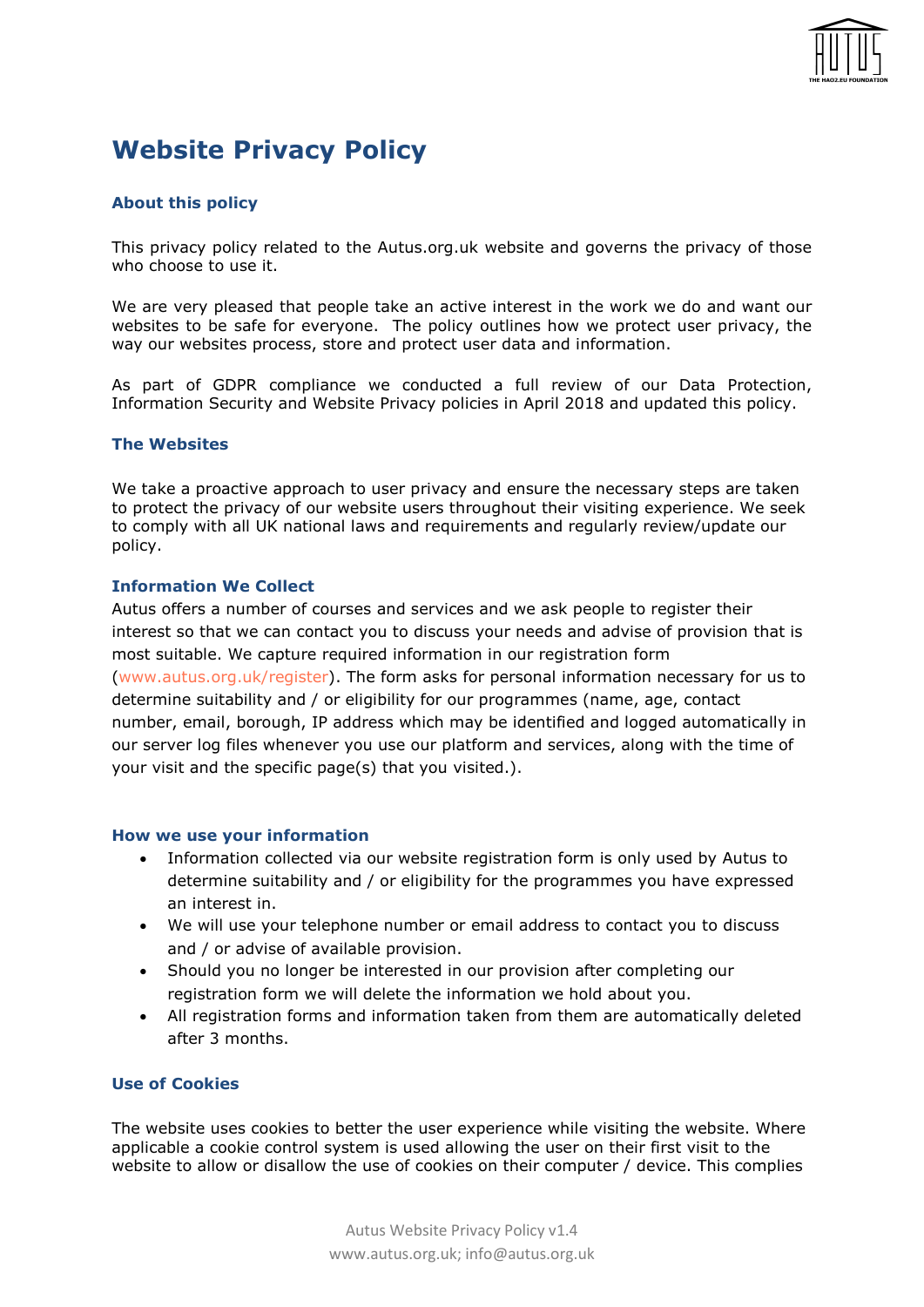

with recent legislation requirements for websites to obtain explicit consent from users before leaving behind or reading files such as cookies on a user's computer / device.

Cookies are small files saved to the user's computer hard drive that track, save and store information about the user's interactions and usage of the website. This allows the website, through its server to provide the users with a tailored experience within this website.

Users are advised that if they wish to deny the use and saving of cookies from this website on to their computers hard drive they should take necessary steps within their web browsers security settings to block all cookies from this website and its external serving vendors.

This website uses tracking software to monitor its visitors to better understand how they use it. This software is provided by Google Analytics which uses cookies to track visitor usage. The software will save a cookie to your computer's hard drive in order to track and monitor your engagement and usage of the website, but will not store, save or collect personal information. You can read Google's privacy policy here for further information [ http://www.google.com/privacy.html ].

#### Removal of Personal Information

Your personal information is kept private and stored securely until:

- If you have chosen to progress with a programme with us, a time it is no longer required or programme is complete
- It is automatically deleted (3 months from date of registration should you choose not to pursue a programme with us)
- You request that we delete your data (where you have started a programme with us this is subject to us complying with funding or Awarding Body requirements)

## Sharing Your Information

We do not pass details on to any third parties except as set out in our Privacy Notice/Data Protection Policy.

## External Links

Although our website only seeks to include quality, safe and relevant external links, users are advised to adopt a policy of caution before clicking any external web links mentioned throughout this website.

We carefully check that external links from our site are safe and appropriate. However, we cannot guarantee or verify the contents of any externally linked website. Users should therefore note they click on external links at their own risk and this website and its owners cannot be held liable for any damages or implications caused by visiting any external links mentioned.

#### Adverts and Sponsored Links

Our websites does not contain sponsored links and adverts.